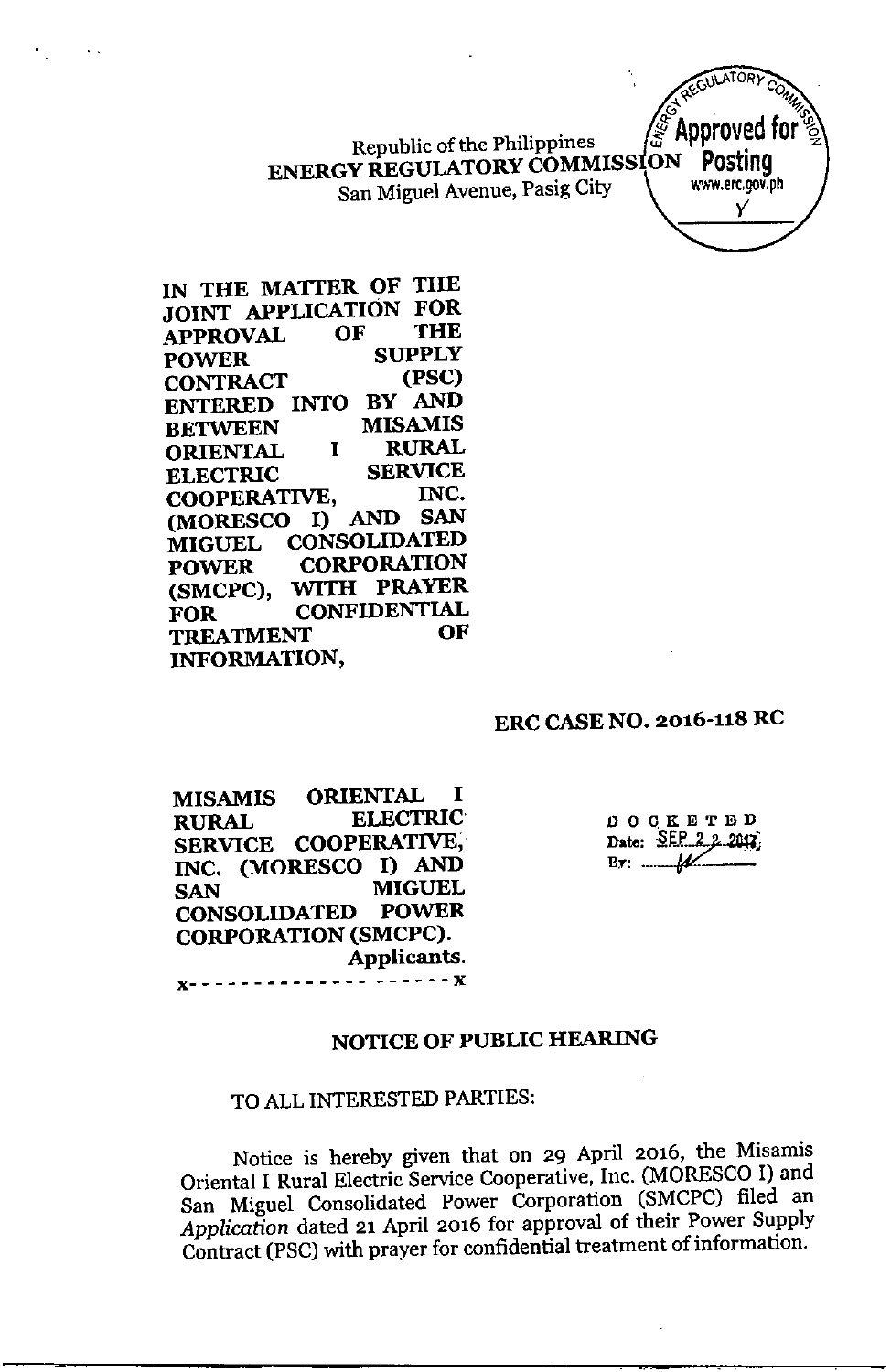## ERC CASE NO. 2016-118 RC NOTICE OF PUBLIC HEARING/13 SEPTEMBER 2017 Page 3 OF 19

On 13 February 2017, MORESCO I and SMCPC filed their *Manifestation and Compliance* with attached valid Verification and Certification against Non-Forum Shopping and manifestation that the Applicants shall comply with the imposition of the administrative penalty.

On 10 April 2017, SMCPC's General Manager, Ms. Elenita D. Go, submitted a letter dated 07 April 2017 attaching therewith a photocopy of the Official Receipt No. 4569615 and manifesting that the Applicants had already complied with the Commission's Order dated 21 December 2016.

MORESCO I and SMCPC alleged the following in their *Application:*

- 1. MORESCO I is a non-stock, non-profit electric cooperative duly organized and existing under the Philippine Laws, with principal office address at Laguindingan, Misamis Oriental. It holds a franchise to operate light and power services in the City of EI Salvador and in the Municipalities of Alubijid, Gitagum, Initao, Laguindingan, Libertad, Lugait, Manticao, Naawan and Opol, all in the Province of Misamis Oriental, and the Barangays of Baikingon, Bayanga, Besigan, Dansolihon, Mambuaya, Pagalongan, Pagatpat, Pigsag-an, San Simon, Taglimao, Tagpangi, Tignapoloan, Tuburan, Tumpagon, and the lower portion of Canitoan, all in the City of Cagayan de Oro (Franchise Area). It shall also be herein referred to as the "Buyer";
- 2. SMCPC is a corporation duly created and existing by and under the laws of the Republic of the Philippines, with business address at No. 40 San Miguel Avenue, Mandaluyong City 1550. It shall also be herein referred to as the "Seller";
- 3. The Joint Applicants may be served with the orders, notices and other processes of the Honorable Commission through their respective undersigned counsels at the addresses indicated herein;

### Nature of the Application

4. The Joint Application for approval of the Power Supply Contract (PSC) dated 4 April *2016* entered into by and between MORESCO I and SMCPC, is being submitted to the Honorable Commission for its review and approval pursuant to Sections 25 and 45(b) of Republic Act No. 9136, otherwise known as the Electric Power Industry Reform Act of 2001 or the EPlRA, Rules 5, Section 4(e) and 11, Section 5 of its Implementing Rules and Regulations (IRR), Rule  $20(B)$  of its Rules of Practice and Procedure, and other pertinent rules and regulations;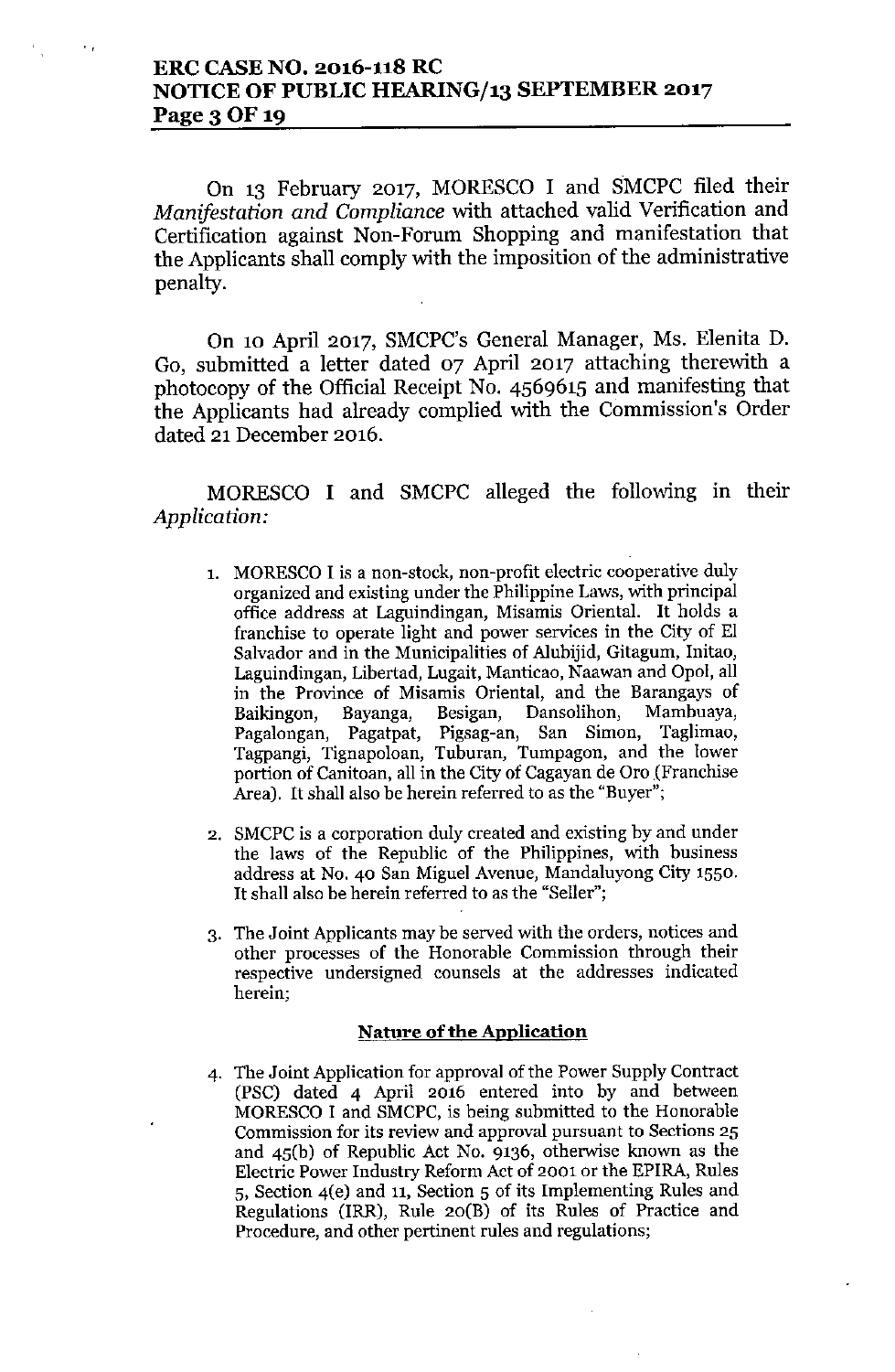### ERC CASE NO. 2016-118 RC NOTICE OF PUBLIC HEARING/13 SEPTEMBER 2017 Page 4 OF 19

#### **Statement of Facts**

- 5. Competitive Selection Process (CSP). On 19 October 2015, MORESCO I's Power Supply Technical Working Group (PS-TWG) recommended to the Board the need of an additional 5 MW firm and 5 MW non-firm contracts to address the increasing load demand, replacement power during the preventive maintenance of existing power suppliers, and ensuring financial benefits of least cost on generation rate. Thus, acting on the approval from the Management and the Board of Directors, MORESCO I's Bids and Awards Committee (BAC) conducted two (2) consecutive bidding on 30 October 2015 and 27, November 27 2015 pursuant to the National Electrification Administration's (NEA) Procurement Guidelines for Electric Cooperatives (ECs) and the CSP;
	- 5.1 On 23 December 2015, said BAC issued Resolution No. 2015-039 declaring the failure of bidding for the 5 MW firm and 5 MW non-firm base load requirements due to noncompliance of technical specification pursuant to the Terms of Reference (ToR), where SMCPC was the sole bidder. In the same Resolution, MORESCO I's Board authorized the BAC and PS-TWG to negotiate with SMCPC for its additional 5 MW firm and 5 MW non-firm base load requirements for a period of ten (10) years or from 2016 to 2026;
	- 5.2 The BAC and PS-TWG conducted several meetings with SMCPC for the negotiation of bid offer and supply contract. After thorough deliberation on the technical, financial and legal parameters of SMCPC's offer, on 16 March 2016, the BAC and PS-TWG recommended to MORESCO I's Board to enter into a PSC and award the same to SMCPC for the 5 MW firm and 5 MW non-firm capacity for a period of ten (10) years;
	- 5.3 On 18, March 2016, MORESCO I's Board issued Resolution Nos. 2016-0318-09 and 2016-0318-09.A, Series of 2016 approving and awarding to SMCPC the supply of 5 MW firm and 5 MW non-firm capacity for a period of ten (10) years as well as authorizing Dr. Nonito M. Labis and Engr. Julie B. Real, its President and General Manager, respectively, to sign the PSC and to represent MORESCO I for the joint filing of an application for approval of said PSC by the Honorable Commission Energy Regulatory Commission;

#### 6. Salient Features ofthe PSC.

6.1 Contract Capacity. The Contract Capacity for the duration of the PSC shall be 5,000 kW. Au additional 5,000 kW shall be allocated to the Buyer on a non-firm basis;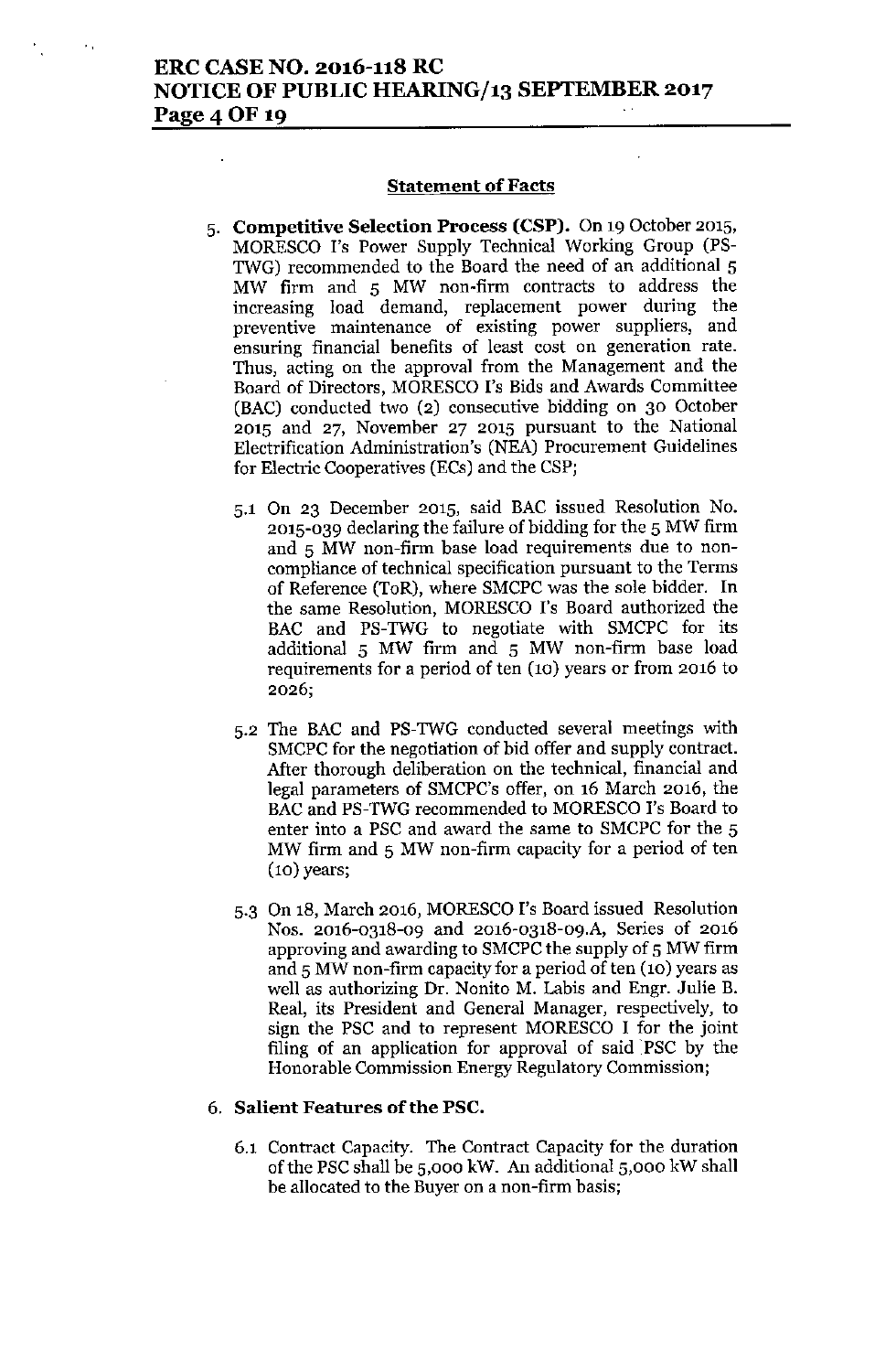The Buyer shall maintain a minimum hourly nomination of at least forty percent (40%) of the Contract Capacity for the duration of the PSC, as its share in the minimum stable load of the Power Plant. The Contract Capacity shall be subject to a separate nomination protocol set forth in Annex  $\dot{V}$  of the said PSC;

- 6.2 Generation Source. SMCPC is constructing a 2 x 150 MW Circulating Fluidized Bed Coal-Fired Thermal Power Plant (the Plant) located in Barangay Culaman, Malita, Davao del Sur, which is expected to be commercially operational by the 1st quarter of calendar year 2016;
- 6.3 Contract Term. The PSC shall take effect between the Parties on the date of signing (Execution Date) and shall remain effective for a period of ten (10) years from Commercial Operations Date (COD). The supply of electric power by the Seller shall commence upon COD, and shall continue until the end of the Contract Term;
- 6-4 Contract Charges. Under the PSC, the Buyer shall pay the following Contract Charges for the duration of the Contract, subject to the applicable value-added tax (VAT), and computed as follows:

| <b>Particulars</b>                                  | Unit         | Amount     |
|-----------------------------------------------------|--------------|------------|
| <b>Capacity Fee</b>                                 |              |            |
| Capital Recovery Fee<br>А.                          | PhP/kW-month | 1,386.8021 |
| Fixed Operation and<br><b>B.</b><br>Maintenance Fee | PhP/kW-month | 383.8079   |
| <b>Total Capacity Fee</b>                           |              | 1,770.6100 |
| <b>Energy Fee</b>                                   |              |            |
| C. Variable Operation<br>and Maintenance Fee        | PhP/kWh      | 0.2831     |
| <b>Fuel Fee</b><br>D.                               | PhP/kWh      | 1.6566     |
| <b>Total Energy Fee</b>                             |              | 1.9397     |

- 6.5 Other Charges. Tbe Buyer shall bear all other costs and charges incurred after the Delivery Point, including but not limited to transmission line losses, any interconnection charges and site specific loss adjustments, among others;
- 6.6 Adjustment Formula. The Contract Charges are adjusted on a monthly basis in accordance with the following Adjustment Formula (Annex II-B of the PSC):

### MONTHLY CONTRACT CHARGES = Capacity Chargesmonth + Energy Charges month

Where:

| Capacity Charges |  | $=$ Capital Recovery Fee (CRF) + Fixed |  |  |
|------------------|--|----------------------------------------|--|--|
|                  |  | Operation and Maintenance Fee (FOM)    |  |  |

Ŷ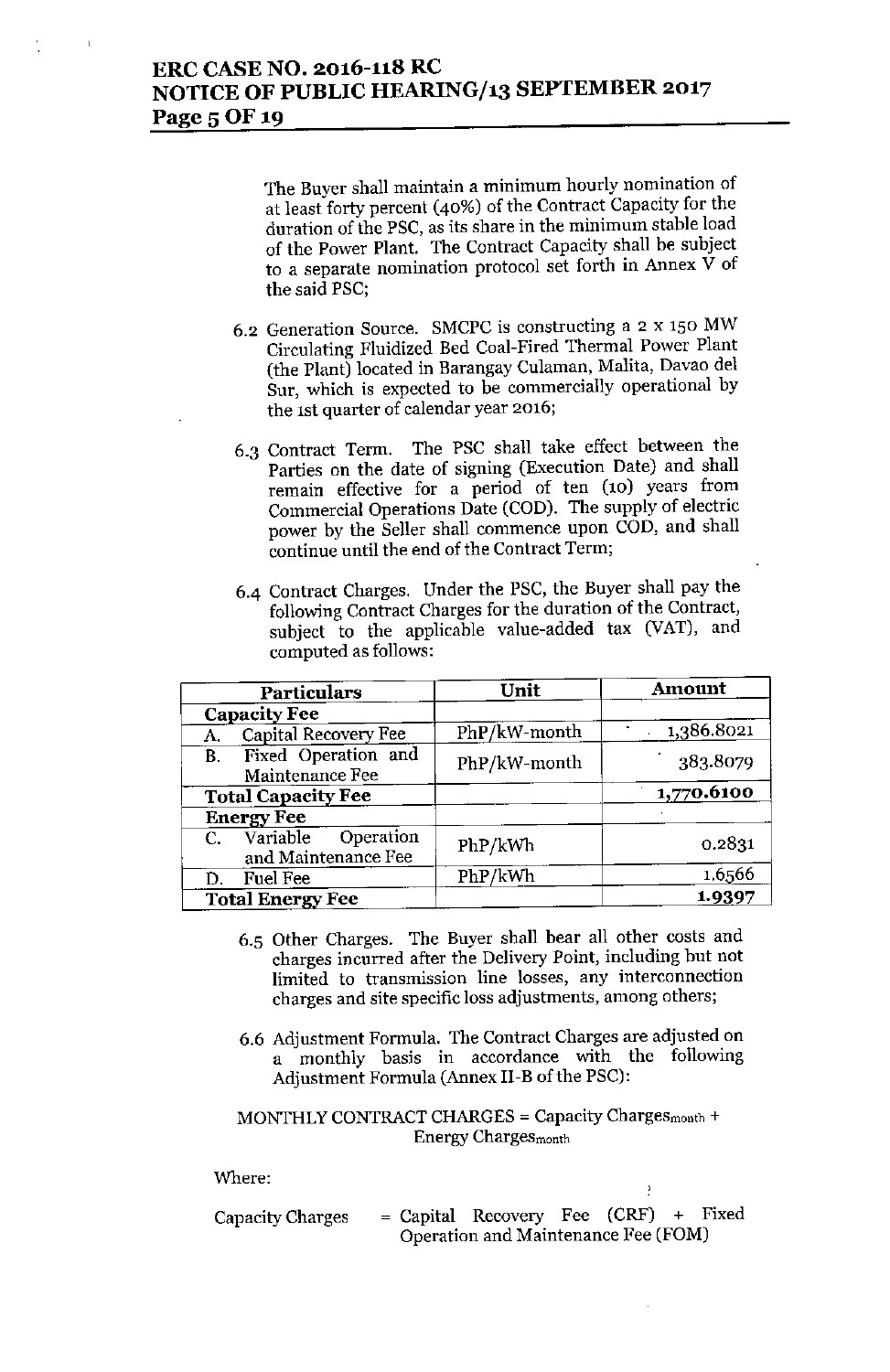## **ERC CASE NO. 2016-118 RC NOTICE OF PUBLIC HEARING/13 SEPTEMBER 2017 Page60F 19**

| Energy Charges                           |   | = Variable Operation and Maintenance Fee<br>(VOM) + Fuel Fee + Start-up Charge                                                                                                                                                                                            |
|------------------------------------------|---|---------------------------------------------------------------------------------------------------------------------------------------------------------------------------------------------------------------------------------------------------------------------------|
|                                          |   | I. CAPITAL RECOVERY FEE (CRF <sub>month</sub> )                                                                                                                                                                                                                           |
| $CRF_{month} = CRF_{adjusted} \times CC$ |   |                                                                                                                                                                                                                                                                           |
| Where:                                   |   |                                                                                                                                                                                                                                                                           |
| $\rm CRF_{adjusted}$                     |   | = $(CRF_{\text{(base)}} \times 0.30)$ + $(CRF_{\text{(base)}} \times 0.70 \times \frac{FX_m}{FX}$ )                                                                                                                                                                       |
| <b>CRFbase</b>                           |   | $=$ Capital Recovery Fee in PhP/kW-month contained<br>in Annex II-A of the PSC                                                                                                                                                                                            |
| $FX_m$                                   |   | $=$ The simple average of the daily exchange rate of<br>the Philippine Peso to the US Dollar, as posted by<br>the Bangko Sentral ng Pilipinas (BSP) for the<br>calendar month within which the start of the<br>current Billing Period occurs                              |
| $FX_{o}$                                 |   | = Exchange rate of the Philippine Peso to the US<br>Dollar, Base = $PhP44.00$                                                                                                                                                                                             |
| $_{\rm CC}$                              |   | $=$ Contract Capacity in kW                                                                                                                                                                                                                                               |
|                                          |   | II. FIXED OPERATION AND MAINTENANCE FEE (FOM <sub>month</sub> )                                                                                                                                                                                                           |
|                                          |   | FOM <sub>month</sub> = FOM x $\frac{PHCPI_m}{PHCPI_o}$ x CC                                                                                                                                                                                                               |
| Where:                                   |   |                                                                                                                                                                                                                                                                           |
| <b>FOM</b>                               |   | $=$ Fixed Operation and Maintenance Fee in PhP/kW-<br>month contained in Annex II-A of the PSC                                                                                                                                                                            |
| $PHCPI_m=$                               |   | Philippine Consumer Price Index (CPI) for All<br>Income Households in the Philippines - All Items<br>(2006=100), as posted by the Philippine National<br>Statistics Office (NSO) for the calendar month<br>within which the start of the current Billing Period<br>occurs |
| <b>PHCPI<sub>0</sub></b>                 |   | = Philippine CPI for All Income Households in the<br>Philippines – All Items (2006=100), as posted by<br>the Philippine NSO for the calendar month of the<br>COD                                                                                                          |
| $_{\rm CC}$                              | ≕ | Contract Capacity in kW                                                                                                                                                                                                                                                   |
|                                          |   |                                                                                                                                                                                                                                                                           |

 $\boldsymbol{\gamma}$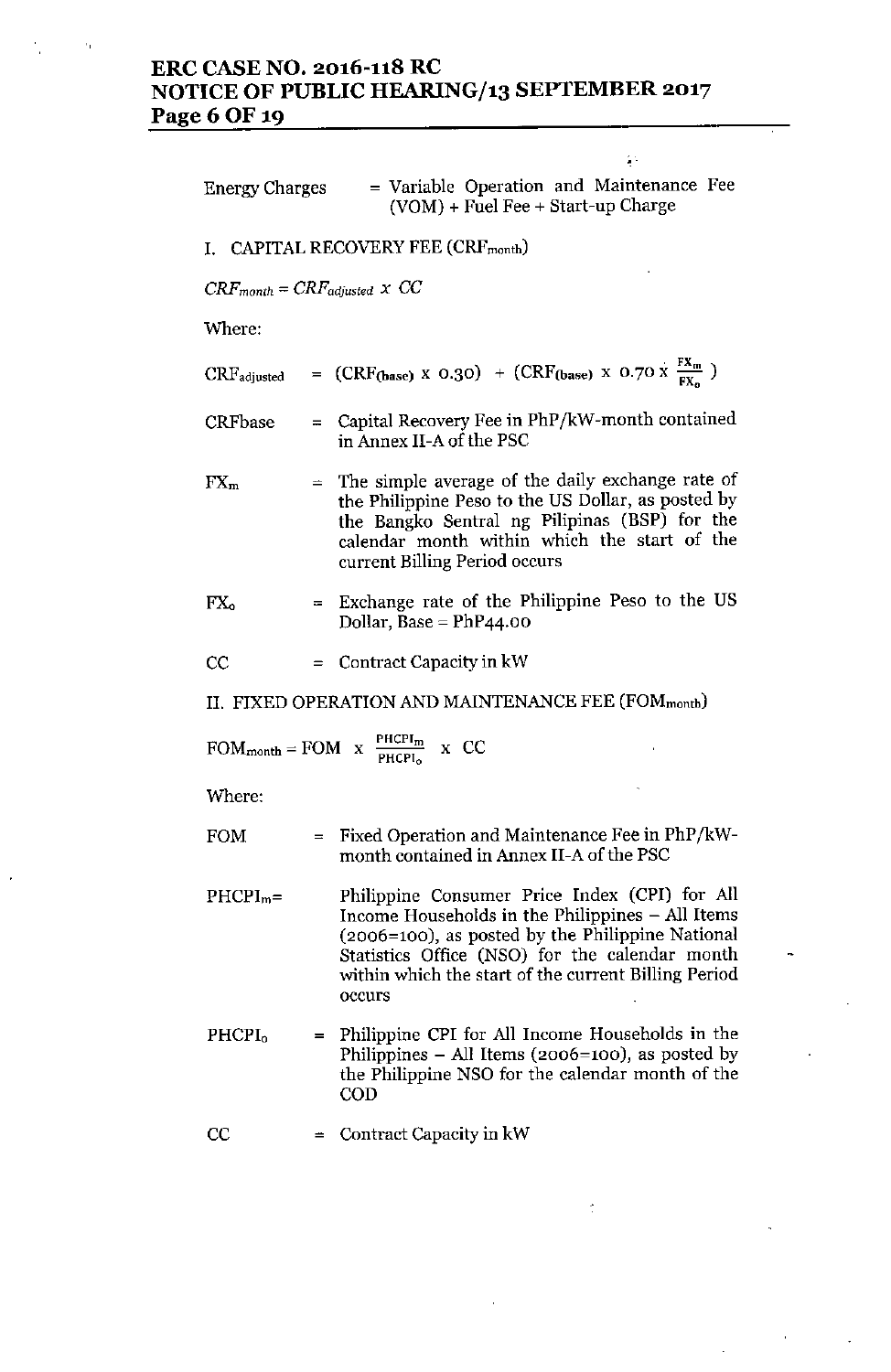## **ERC CASE NO. 2016-118 RC NOTICE OF PUBLIC HEARING/13 SEPTEMBER 2017 Page70F 19**

III.VARIABLE OPERATION AND MAINTENANCE FEE  $(VOM_{month})$ 

VOM<sub>month</sub>= 
$$
\left[ \left( 0.85 \times \text{VOM} \times \frac{\text{USCP1}_m}{\text{USCP1}_0} \times \frac{\text{FX}_m}{\text{FX}_0} \right) + \left( 0.15 \times \text{VOM} \times \frac{\text{PHCP1}_m}{\text{PHCP1}_0} \right) \right] \times AE
$$

**Where:**

- YOM **== Variable Operation and Maintenance Fee in** PhP/kWh contained in Annex II-A of the PSC
- USCPI<sup>m</sup> ~ United States (US) CPI for All Urban Consnmers-All Items (1982-84=100), as posted by the Unites States Bureau of Labor Statistics (USBLS) for the calendar month within which the start of the **current Billing Period occurs**
- USCPI, = US CPI for All Urban Consumers - All Items (1982-84=100) for the calendar month of the COD
- $FX<sub>m</sub>$ The average daily exchange rate of the Philippine Peso to the US Dollar, as posted by the BSP for the calendar month within which the start of the **current Billing Period occurs**
- = Exchange rate of the Philippine Peso to the US  $FX_0$ Dollar, Base=PhP44.00
- PHCPI<sup>m</sup>  $=$  Philippine CPI for All Income Households in the Philippines  $-$  All Items (2006=100), as posted by the Philippine NSO for the calendar month within **which the start of the current Billing Period occurs**
- PHCPI<sub>0</sub> = Philippine CPI for All Income Households in the Philippines  $-$  All Items (2006=100), as posted by the Philippine NSO for the calendar month of the COD
- AE **= Associated Energy in kWh delivered to the Buyer** by the Seller during the current Billing Period at the Delivery Points stated in Annex III of the PSC

**The Parties agree to adopt changes in any of the inflationary indices subject to prior notification by the Seller to the Buyer for the occurrence of any of the following events: a) shift made in the base year and other adjustments to such inflation index made by the relevant authorized entity; or b) the inflation index: i) becomes unavailable, ii) is replaced by a new benchmark rate as determined by the relevant authorized entity or its successor-in-interest, iii) ceases to exist, or iv) in the reasonable determination of either Party, fails to reflect the real costs and forms an integral part of this price adjustment formula;**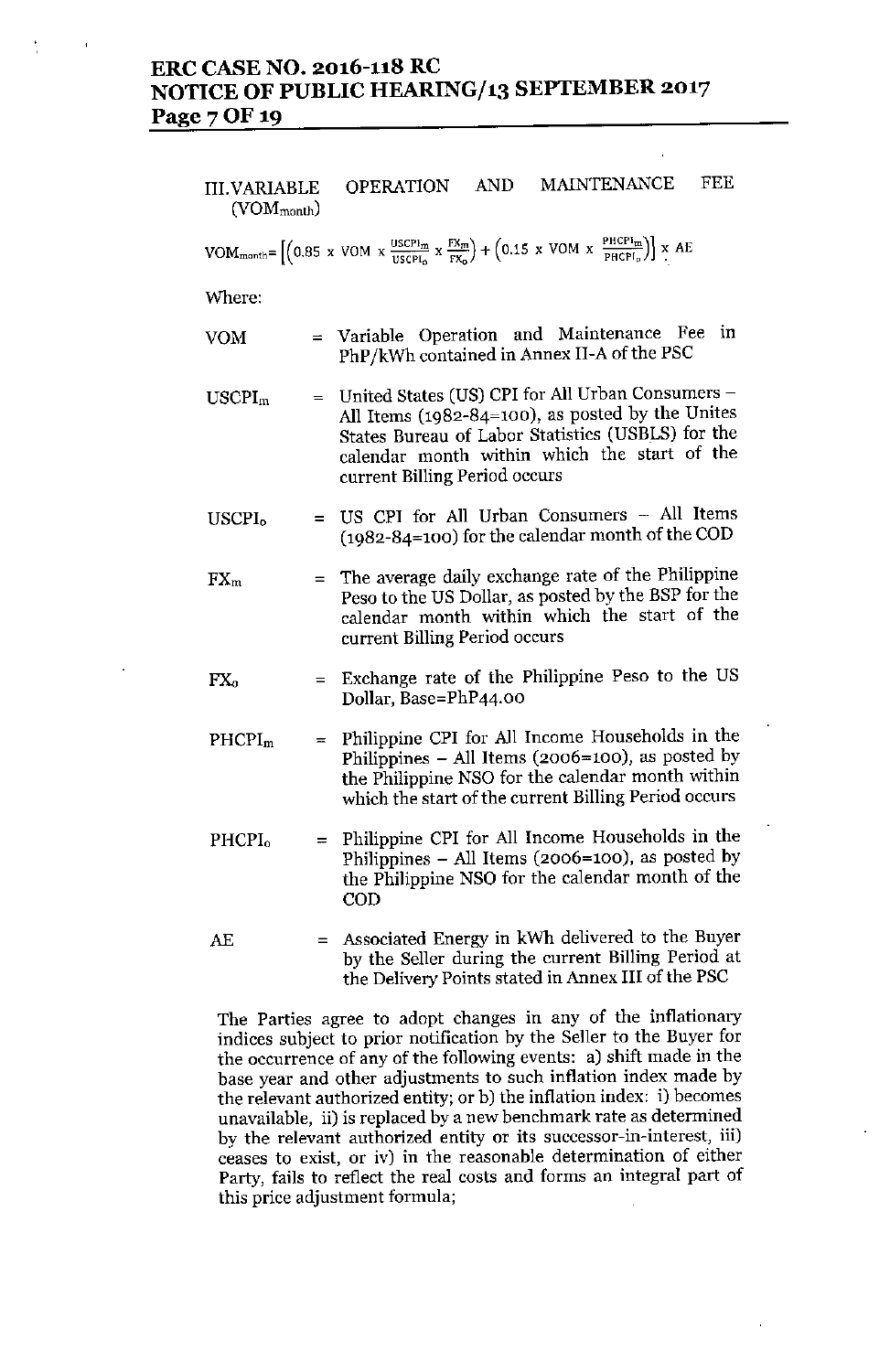## **ERC CASE NO. 2016-118 RC NOTICE OF PUBLIC HEARING/13 SEPTEMBER 2017 Page 80F19**

#### IV. FUEL FEE (Fuelmonth)

 $\mathbf{Fuelmonth} = \left[ \left( \frac{\text{FuelCost+Fregularmost}}{1,000} \right) \mathbf{XCRxFX_m} \right] \mathbf{XAE}$ 

**Where:**

 $\text{Fuel Cost}$  = Base Fuel Cost, in USD/MTx $\frac{\text{Newcasten}_{\text{me}}}{\text{Newcastle}_{\text{me}}}.$ 

- **Newcastle<sub>m</sub>** = **Average monthly** coal price index in USD/MT as posted by global coal on the website global coal on the [www.globalcoal.com](http://www.globalcoal.com) for the calendar month within which the start of the current Billing Period **occurs**
- Newcastle $_{\rm o}$   $\,$  =  $\,$  Coal price index equivalent to USD74.00/M
- Base Fuel Cost = Blended Cost equivalent to USD62.69/MT
- Freight Cost = Actual Transport Costs in USD/MT which includes **but not limited to port charges, fuel insurance, wharfage fees, excise tax, handling, customs brokerage fees, custom duties, stevedores and arrastre costs, tuggage costs, survey fee, towage, pilotage, light dues, mooring and unmooring, berthing and de-berthing, and tonnage dues and sundries on the coal used during the current** Billing Period. Freight costs shall include all other **existing and future taxes, fees, imposts and other charges that may be imposed on the transport of coal**
- $CR =$  Consumption rate at  $0.70\text{kg/kWh}$  escalated annually by one percent (1%) or the actual plant **fuel consumption rate, whichever is lower**
- **FX<sup>m</sup> ::::: The average daily exchange rate of the Philippine** Peso to the US Dollar, as posted by the BSP for the **calendar month within which the start of the current Billing Period occurs**
- = Exchange rate of the Philippine Peso to the US  $FX_0$ Dollar, Base=PhP44.00
- **AE :::::Associated Energy in kWh delivered to the Buyer** by the Seller during the current Billing Period at the Delivery Points stated in Annex III of the PSC

**The Parties further agree that when any or all of the above components of the Fuel Cost no longer reflect the Seller's actual cost of coal (including the FOB price, coal indexation, premiums,** among others), the Fuel Cost shall be computed based on the **Seller's actual cost** of fuel **subject to the Seller's prior notification to**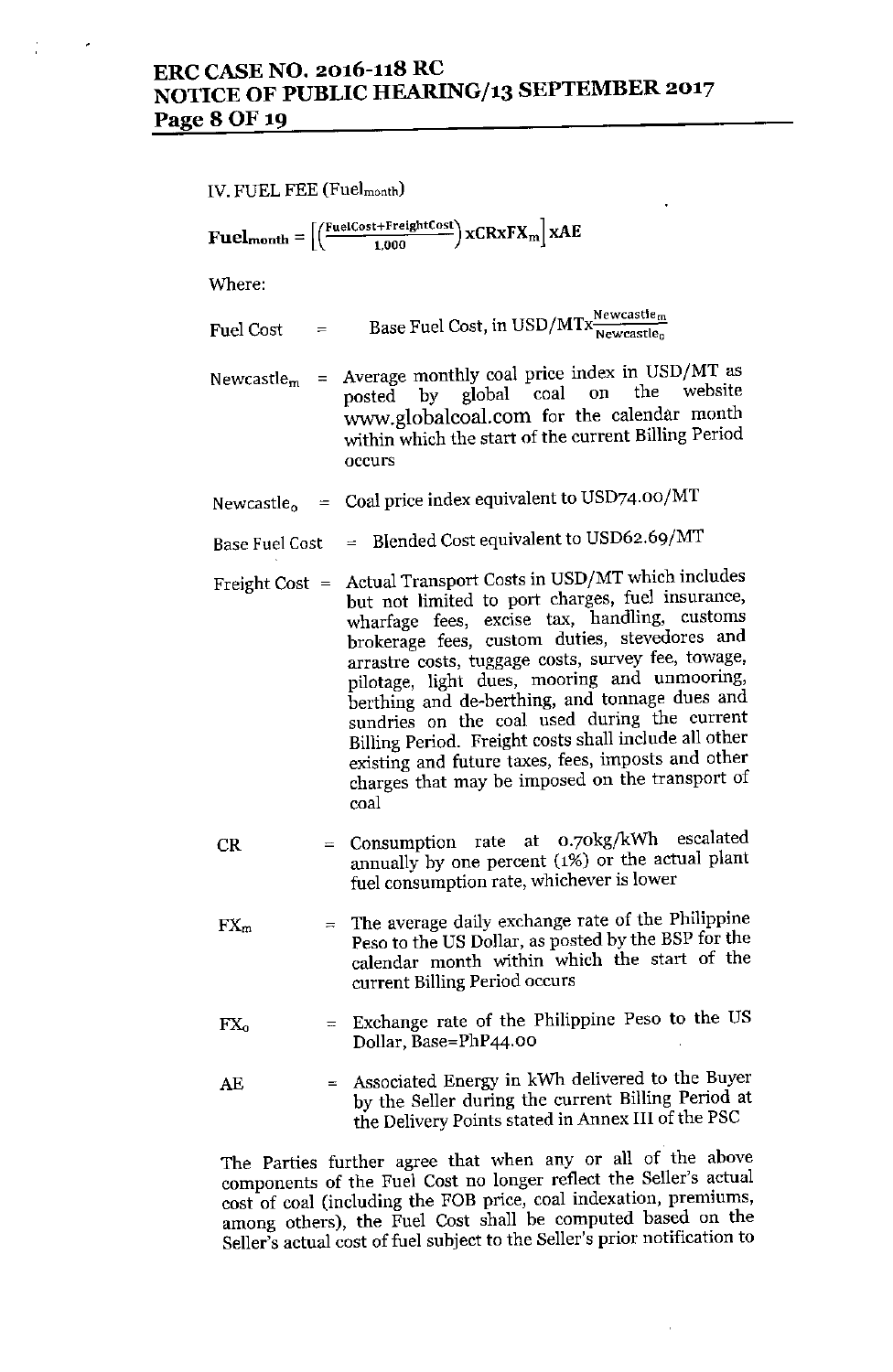## **ERC CASE NO. 2016-118 RC NOTICE OF PUBLIC HEARING/13 SEPTEMBER 2017** Page 9 OF 19

**the Buyer and subject to the approval of the Honorable .Commission prior to implementation;**

V. Start-up Charge (per Unit and per Start-up) - to be added on top ofVOM & Fuel charges

Cold Start-up - downtime of eight (8) hours and above

**130,000 liters x LFO**m **x**  $\frac{cc}{TPC}$ 

Warm Start-up  $-$  downtime of less than eight (8) hours

**36,000** liters **x** LFO<sub>m</sub>  $x \frac{cc}{r^{\rho}c}$ Start-up Charge  $=$ 

**Where:**

 $LFO<sub>m</sub>$  = The actual price of diesel oil in PhP/liter as billed by supplier of diesel oil applicable for the Billing Period

 $CC =$  Contract Capacity in kW

- $TPC = Total plant capacity (net) per unit in kW$ 
	- **6.7 Grid Connection. Pursuant to the Honorable Commission's Decision dated 17 November 2014 in ERe Case No. 2014-** 060 RC1, the National Grid Corporation of the Phiiippines (NGCP) was authorized to construct the 230 kV Malita-**Matanao Transmission Line in Malita, Davao del Sur. Upon completion of the said Transmission Line, SMCPC will execute the necessary Service Agreement with NGCP and undertakes to submit the same to the Honorable Commission;**
	- **6.8 Sources** ,of **Funds. The total estimated Project Cost of the** Power Plant is PhP24,824 Million. SMC Global Power **Holdings Corporation, SMCPC'sparent company, advanced a total amount of US\$300 Million to commence and allow the on-going construction of the said Power Plant. It was initially financed through one hundred percent (100%) equity since the funding thereof was undertaken by the said**  $\mu$  **parent** company without interest payments. **intends to undertake project financing with a target Debt to Equity ratio of 70%:30%;**
	- 6.9 Discounts. The Seller provides for both Prompt Payment Discount (PPD) and Collection Efficiency Discount (CED);
		- a) PPD. The Buyer may avaii of the PPD equivaient to one percent (1%) of the total of the Capacity and Energy

<sup>1</sup> **In the Matter of the Application for Approval of the Malita-Matanao 230 kV Transmission Project, with Prayer for the Issuance of a Provisional Authority, NGCP - Applicant**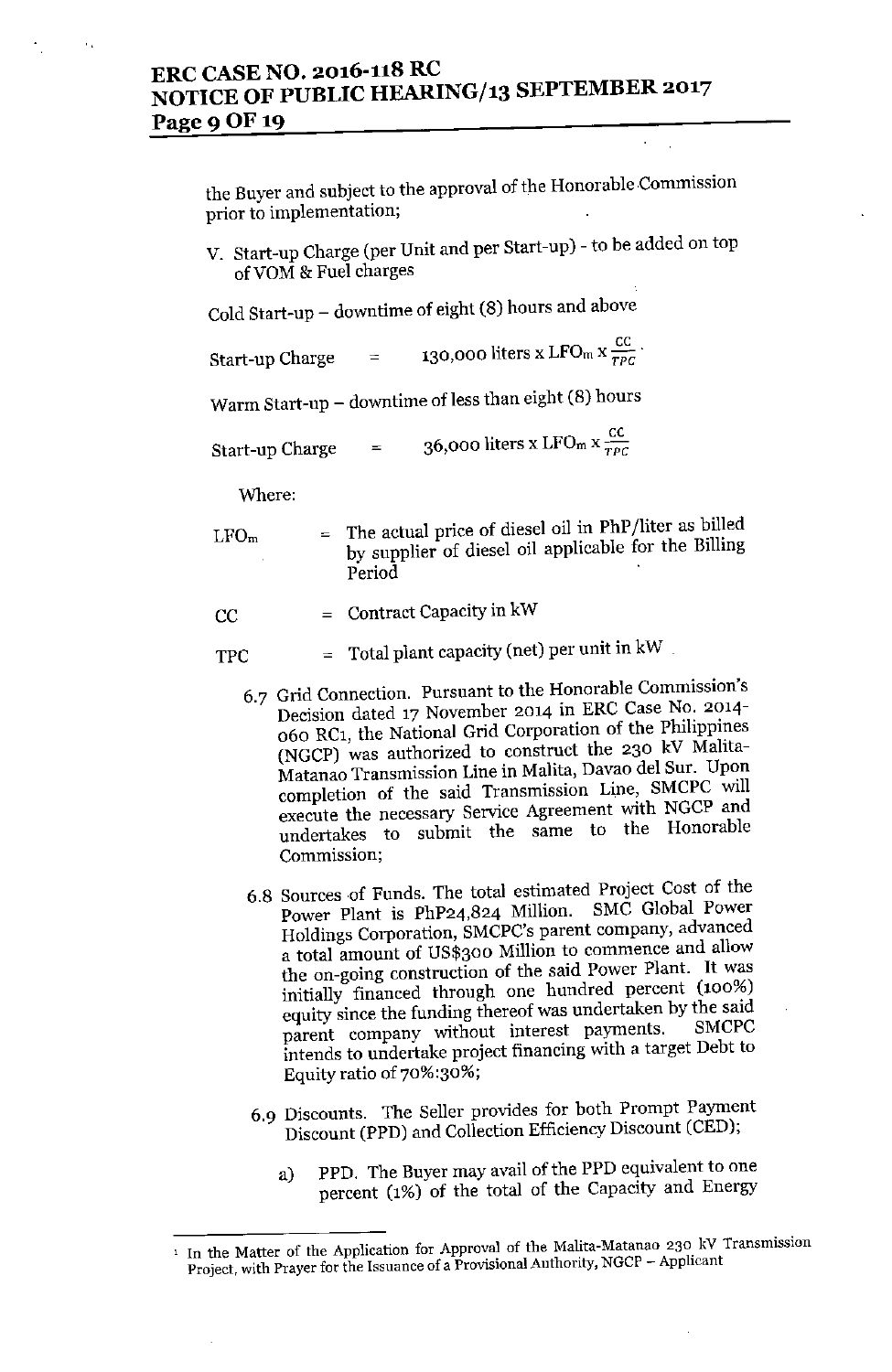## **ERC CASE NO. 2016-118 RC NOTICE OF PUBLIC HEARING/13 SEPTEMBER 2017 Page** 10OF **19**

**Charges and other components of the current power bill except the Interim Mindanao Electricity Market** (IMEM) or the Wholesale Electricity Spot Market (WESM) charges and Replacement Power Cost, if any, provided that:

- **1. The Buyer has no arrears from previous power** hillings including the Security Deposit or any unpaid **charges or penalties including VAT;**
- **11. The Buyer has submitted all necessary Bureau of** Internal Revenue (BIR) Tax Certificates for all taxes withheld as well as for all zero (o)-rated VAT end**consumers;**
- lii. The Buyer pays the power bill in full on or before the **10th day of the calendar month following the current Billing Period; and**
- **IV. The Buyer complies with other policies and procedures as may be required by the Seller, subject** to prior notification by the Seller to the Buyer;

| Collection<br>Efficiency<br>Levels | Discount,<br>PhP/kWh |
|------------------------------------|----------------------|
| Below 65%                          | None                 |
| 66% to 75%                         | 0.05                 |
| 76% to 85%                         | 0.10                 |
| 86% to 95%                         | 0.15                 |
| 96% and above                      | 0.20                 |

b) CED. The Buyer shall be entitled to the following CED:

In order for the Buyer to avail of the CED, it must comply with **the following conditions:**

- **i. The Buyer has no outstanding obligations to the Seller from previous power bills including VAT; and**
- ii. The Buyer shall submit to the Seller: a copy of its<br>Monthly Financial and Statistical Report **Monthly Financial and Statistical Report** (MFSR)/Collection Efficiency Report signed by its **Finance Manager and General Manager, stamped "received" by the NEA; Audited Financial Statements** (AFS) stamped "received" by the BIR (to be submitted to the Seller within three (3) calendar days from receipt of the BIR; zero (o)-rated VAT certificates as updated monthly; and a duly accomplished CED Availment **Form;**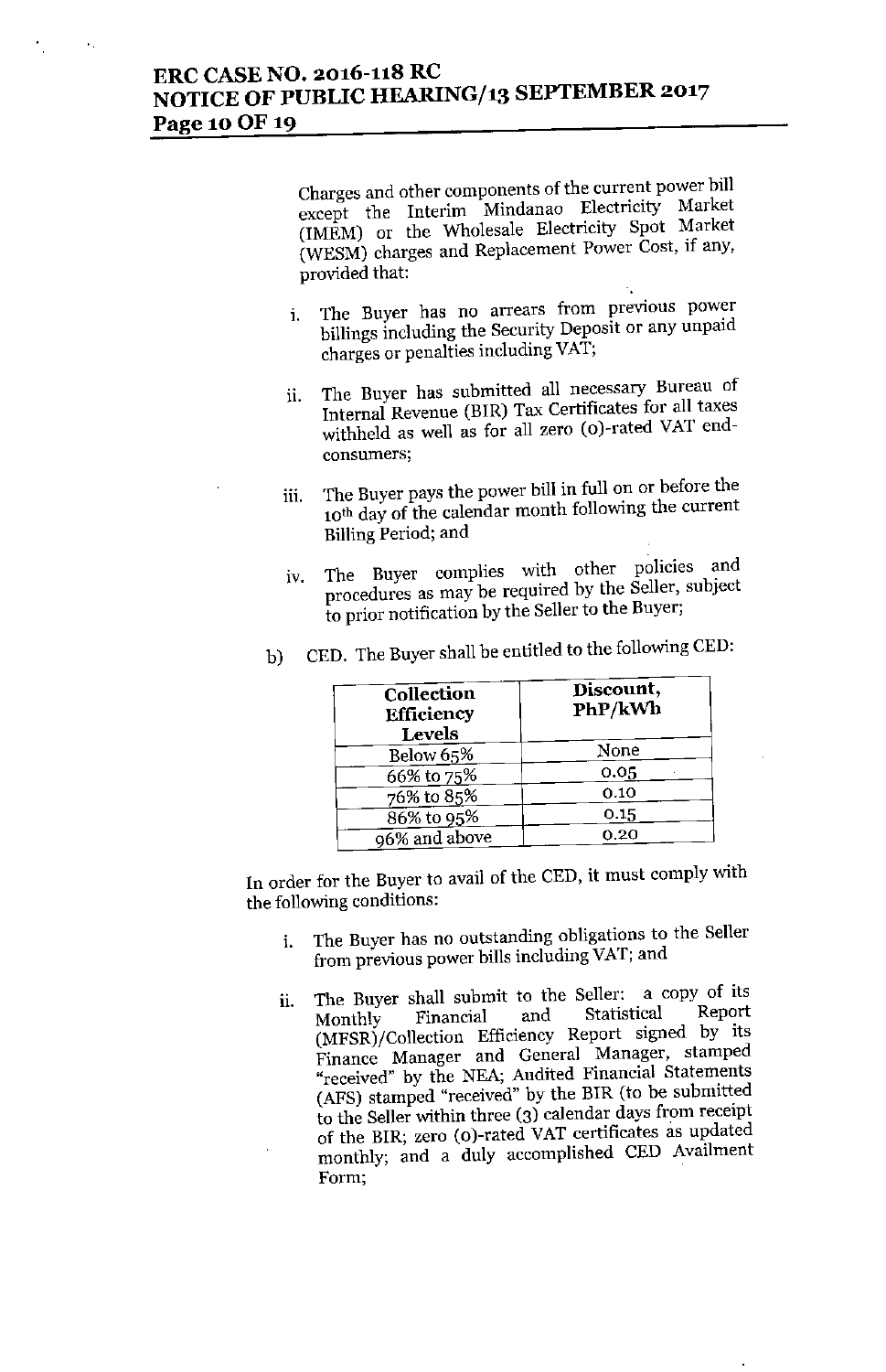#### 6.10 Outages.

- 6.10.1 Annual Outage Allowance Per Unit. The Seller shall be entitled to an Annual Outage Allowance of one thousand one hundred fifty-eight (1,158) cumulative outage hours for each Contract Year at the cost specified in Annex II-A of the PSC. During this specified in Annex II-A of the PSC. period, the Seller shall not be obligated to deliver energy to the Buyer;
- 6.10.2 Major Maintenance Outage Hours Per Unit. The Seller shall be allowed an additional ontage allowance of seven hundred twenty (720) cumulative outage hours for Major Maintenance once every five (5) years counted from the first Major Maintenance of each Unit of the Plant. The Seller is not obligated to deliver energy during Major Maintenance Outage; and
- 6.10.3 Unutilized Outage Allowance hours or Major Maintenance Outage hours shall not be carried forward to any subsequent Contract Year; and
- 6.11Replacement Power. To ensure the uninterrupted supply of energy to the Buyer during the Annual Outage Allowance or Major Maintenance Outage hours, the Seller may procure replacement energy from other sources, the cost of which shall be passed-on to the Buyer;

# Rate Impact on MORESCO I's Overall Generation Rate

7. The indicative rate impact on MORESCO 1's overall generation rate with and without the supply from SMCPC are as follows:

| Supplier                                                | Energy (kWh)  | Amount<br>(PhP)  | Rate<br>(PhP/kWh) |  |  |
|---------------------------------------------------------|---------------|------------------|-------------------|--|--|
| <b>Scenario 1: Current Generation Mix without SMCPC</b> |               |                  |                   |  |  |
| <b>NPC</b>                                              | 20,350,359.83 | 59,813,777.62    | 2.9392            |  |  |
| <b>TSI</b>                                              | 3,650,000.00  | 20,440,000.00    | 5.6000            |  |  |
| FDC-Mt. Apo                                             | 7,300,000.00  | 37,960,000.00    | 5.2000            |  |  |
| Existing Modular (2 MW)                                 | 292,000.00    | 4,259,433.20     | 14.5871           |  |  |
| <b>Total</b>                                            | 31,592,359.83 | 122,473,210.82   | 3.8767            |  |  |
| Scenario 2:                                             |               |                  |                   |  |  |
| <b>NPC</b>                                              | 18,427,250.00 | 54, 161, 373. 21 | 2.9392            |  |  |
| TSI                                                     | 3,650,000.00  | 20,440,000.00    | 5.6000            |  |  |
| FDC-Mt. Apo                                             | 7,300,000.00  | 37,960,000.00    | 5.2000            |  |  |
| Existing Modular (2 MW)                                 | 292,000.00    | 4,259,433.20     | 14.5871           |  |  |
| Additional Modular (5                                   | 3,650,000.00  | 53,242,915.00    | 14.5871           |  |  |
| MW                                                      |               |                  |                   |  |  |
| <b>Total</b>                                            | 33,319,250.00 | 170,063,721.41   | 5.1041            |  |  |
| Scenario 3:                                             |               |                  |                   |  |  |
| <b>NPC</b>                                              | 18,427,250.00 | 54, 161, 373, 21 | 2.9392            |  |  |
| <b>TSI</b>                                              | 3,650,000.00  | 20,440,000.00    | 5.6000            |  |  |
| FDC-Mt. Apo                                             | 7,300,000.00  | 37,960,000.00    | 5.2000            |  |  |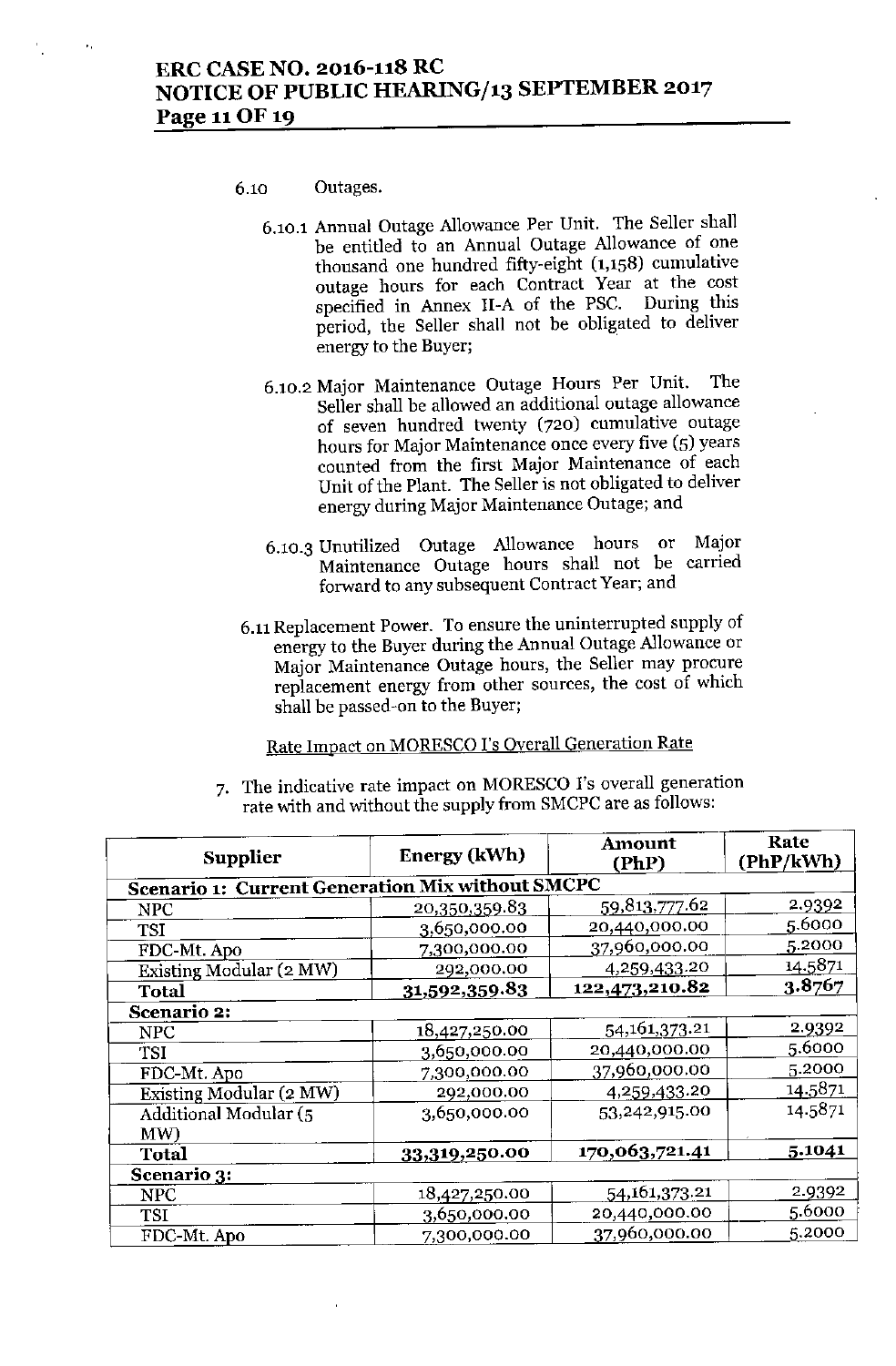## ERC CASE NO. 2016-118 RC NOTICE OF PUBLIC HEARING/13 SEPTEMBER 2017 Page 12 OF 19

| Existing Modular (2 MW)                                         | 292,000.00    | 4,259,433.20   | 14.5871 |
|-----------------------------------------------------------------|---------------|----------------|---------|
| SMCPC(5 MW)                                                     | 3,650,000.00  | 17,823,680.00  | 4.8832  |
| <b>Total</b>                                                    | 33,319,250.00 | 134,644,486.41 | 4.0410  |
| Impact:                                                         |               |                |         |
| Mix<br>Current Generation<br>Without SMCPC                      | 31,592,359.83 | 122,473,210.82 | 3.8767  |
| Reduced NPC/PSALM and<br>Diesel Plant<br>Cover<br>to<br>Deficit | 33,319,250.00 | 170,063,721.41 | 5.1041  |
| Reduced NPC/PSALM and<br><b>SMCPC</b> to Cover Deficit          | 33,319,250.00 | 134,644,486.41 | 4.0410  |

Assumptions:

- a. The supplied energy is Scenarios 2 and 3 is  $35,057,754.32$ kWh but the forecasted average monthly energy of MORESCO I is  $33,319,250$  kWh
- b. The billing data used is February 2016
- 8. Environmental Compliance Certificate (ECC). On 7 June 2013, the Department of Environment and Natural Resources (DENR) has issued ECC No. ECC-CO-1304-001O in favor of SMCPC;
- 9. Board of Investments (BOI) Certificate. On 24 June 2013, the Power Plant Project was registered with the BOI which issued Certificate of Registration No. 2013-137;
- 10. Certificate of Compliance (COC). The Power Plant is still under construction and the target/estimated COD is sometime in June 2016. Hence, it is not yet covered by a COC. Nonetheless, SMCPC undertakes to file the necessary application for a COC at least three (3) months before the target COD;
- 11. Further, SMCPC's Power Plant is considered as a committed project, and is in the process of securing a certification from the Department of Energy (DOE) that the same is consistent with the Power Development Plan (PDP). It undertakes to submit the certification as soon as the same becomes available;
- 12. Furthermore, SMCPC undertakes to submit a certification from the National Power Corporation (NPC) on the insufficiency of supply within the Mindanao Region during the term of the PSC;

#### Compliance with the Pre-filing Requirements

13.Copies of the foregoing documents and/or information are attached to the Joint Application as annexes and made integral parts hereof: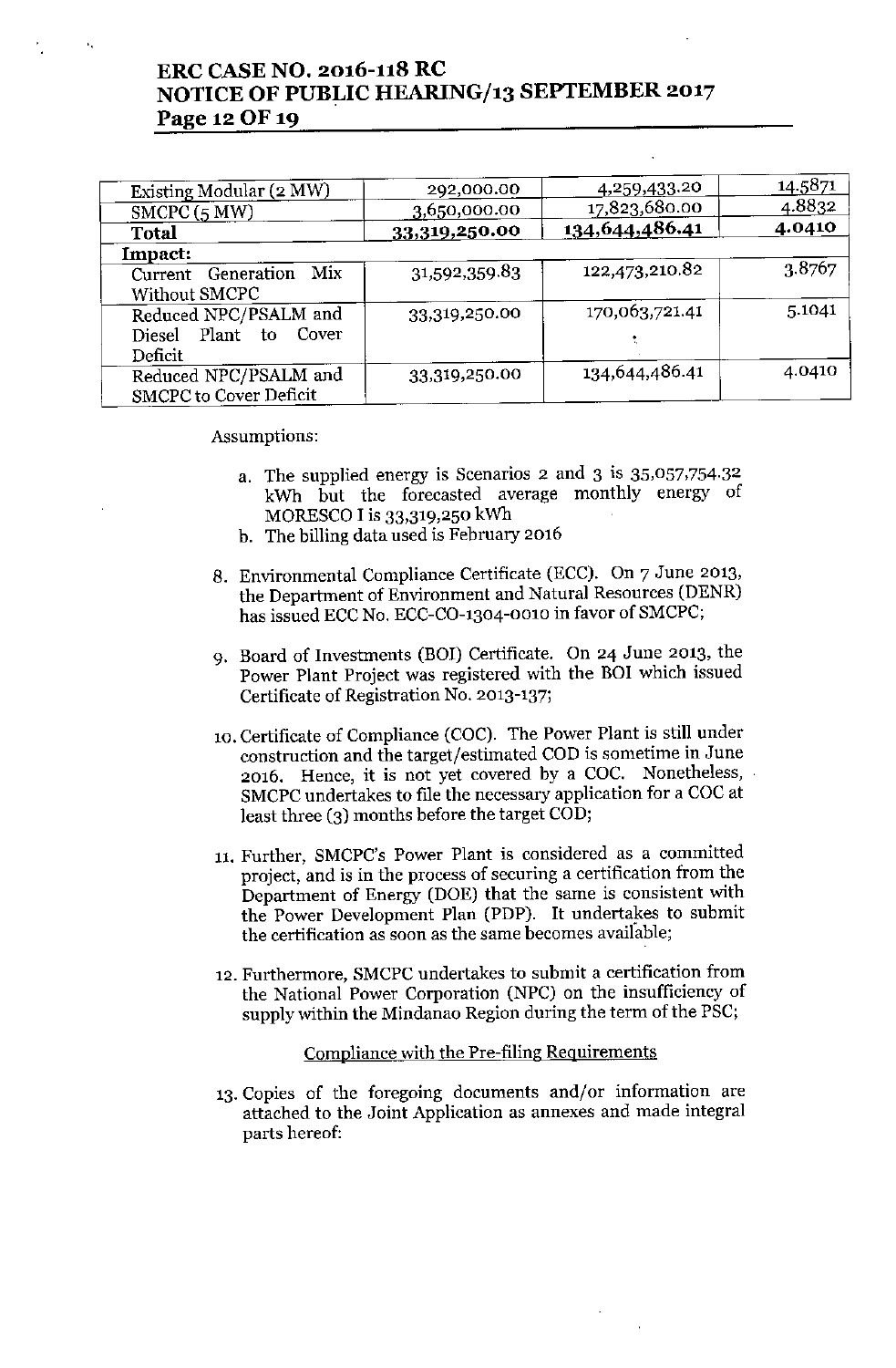## **ERC CASE NO. 2016-118 RC NOTICE OF PUBLIC HEARING/13 SEPTEMBER 2017 Page 13 OF 19**

 $\epsilon_{\rm s}$ 

| Annex                  | Documents/Information                                                                                                                                                                                                                                                                                                                                                                                                                                                                                                                                                                                                                                                                                                                                                                                             |
|------------------------|-------------------------------------------------------------------------------------------------------------------------------------------------------------------------------------------------------------------------------------------------------------------------------------------------------------------------------------------------------------------------------------------------------------------------------------------------------------------------------------------------------------------------------------------------------------------------------------------------------------------------------------------------------------------------------------------------------------------------------------------------------------------------------------------------------------------|
| A                      | SMCPC's Articles of Incorporation                                                                                                                                                                                                                                                                                                                                                                                                                                                                                                                                                                                                                                                                                                                                                                                 |
| B                      | SMCPC's Certificate of Registration issued by the<br>Securities and Exchange Commission (SEC)                                                                                                                                                                                                                                                                                                                                                                                                                                                                                                                                                                                                                                                                                                                     |
| C                      | SMCPC's Latest General Information Sheet (GIS)                                                                                                                                                                                                                                                                                                                                                                                                                                                                                                                                                                                                                                                                                                                                                                    |
|                        | SMCPC's Certificate of Registration with the BOI                                                                                                                                                                                                                                                                                                                                                                                                                                                                                                                                                                                                                                                                                                                                                                  |
| D                      |                                                                                                                                                                                                                                                                                                                                                                                                                                                                                                                                                                                                                                                                                                                                                                                                                   |
| E                      | ECC issued by the DENR to the Circulating Fluidized<br>Bed Coal-Fired Thermal Power Plant Project of<br><b>SMCPC</b>                                                                                                                                                                                                                                                                                                                                                                                                                                                                                                                                                                                                                                                                                              |
| F                      | PSC entered into by and between MORESCO I and<br><b>SMCPC</b>                                                                                                                                                                                                                                                                                                                                                                                                                                                                                                                                                                                                                                                                                                                                                     |
| G and<br><b>Series</b> | Details of the PSC:<br><b>Executive Summary</b><br>a.<br>Sources of Funds/Financial Plans<br>b.<br>Debt/Equity Ratio<br><b>Project Cost</b><br><b>Computation of Return on Investment</b><br>Ξ<br>(ROI)/Weighted Average Cost of Capital<br>(WACC)<br>Certification from the Bank/Lending<br>$\blacksquare$<br>Institution specifying the principal<br>amortization, term and interest during the<br>cooperation period of the loan agreement<br><b>Purchased Power Rate</b><br>c.<br>Breakdown of the base prices<br>Sample Computation of Power Rates with the<br>supporting documents on the assumptions<br>taken<br>Rate Impact Study/Simulation<br>Statement of impact on the overall rates of<br>٠<br>MORESCO I once the contract is approved<br>Basis/Rationale of indexation and level of<br>. indexation |
|                        | Cash Flow<br>d.<br><b>Initial Costs</b><br>Breakdown of Operating and Maintenance<br>п<br>expenses<br>Minimum Energy Off-take (MEOT)                                                                                                                                                                                                                                                                                                                                                                                                                                                                                                                                                                                                                                                                              |
| Н                      | Details of the Power Rate Calculations and Financial<br>Model (Confidential)                                                                                                                                                                                                                                                                                                                                                                                                                                                                                                                                                                                                                                                                                                                                      |
| $I, I-1$<br>and I-2    | Contracts for the Supply, Construction and<br>Supervision for the Power Plant (Confidential)                                                                                                                                                                                                                                                                                                                                                                                                                                                                                                                                                                                                                                                                                                                      |
| J                      | Details of the Fuel Procurement Process                                                                                                                                                                                                                                                                                                                                                                                                                                                                                                                                                                                                                                                                                                                                                                           |
| K                      | Transmission Service Agreement (TSA) between<br>NGCP and MORESCO I                                                                                                                                                                                                                                                                                                                                                                                                                                                                                                                                                                                                                                                                                                                                                |
| L and<br><b>Series</b> | Acknowledgment receipts by the Sangguniang<br>Pambayan of Laguindingan, the Sangguniang<br>Panlalawigan of Misamis Oriental, and the<br>Sangguniang Panlungsod of Mandaluyong City, of<br>copies of the Joint Application (including annexes)                                                                                                                                                                                                                                                                                                                                                                                                                                                                                                                                                                     |
| M and<br><b>Series</b> | Affidavit of Publication and complete issue of the<br>newspaper where the Joint Application was<br>published (excluding annexes)                                                                                                                                                                                                                                                                                                                                                                                                                                                                                                                                                                                                                                                                                  |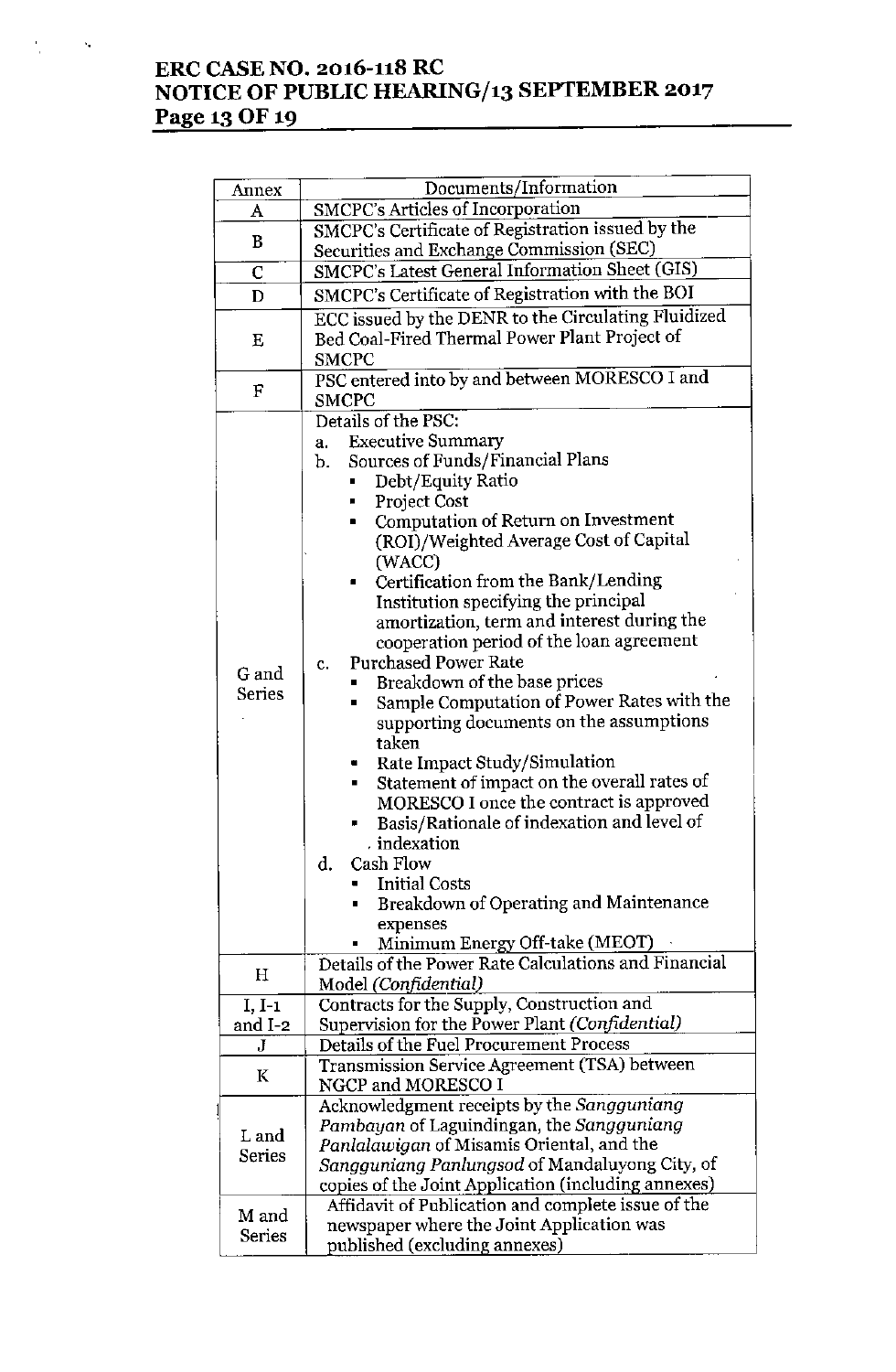## **ERC CASE NO. 2016-118 RC NOTICE OF PUBLIC** *HEARlNGJ13* **SEPTEMBER 2017 Page** 14 OF 19

'.

**14. Further, in compliance with Article VI, Sections 1 and 2 of the Honorable Commission's** *Guidelines for the Recovery of Costs for the Generation Component of the Distribution Utilities' (DU) Rates, copies* of the foregoing are, likewise, attached to the **Joint Application as annexes and made integral parts hereof:**

| Annex         | Documents/Information                                                                      |
|---------------|--------------------------------------------------------------------------------------------|
|               | Relevant technical and economic characteristics of                                         |
| $\mathbf N$   | the generation capacity, installed capacity, mode                                          |
|               | of operation, and dependable capacity                                                      |
|               | Costs analysis of the proposed pricing provisions                                          |
| O             | of the PSC                                                                                 |
|               | Details of the Competitive Selection Process (CSP)                                         |
|               | undertaken by MORESCO I leading to the                                                     |
|               | selection of SMCPC as its supplier, including                                              |
|               | invitations to participate and submit proposals,                                           |
| P and         | Terms of Reference (TOR), proposals and/or                                                 |
| Series        | tender offers received by MORESCO I, MORESCO                                               |
|               | I's Special Bids and Awards Committee (SBAC)                                               |
|               | Evaluation Report; MORESCO I's Board                                                       |
|               | Resolution confirming the said SBAC Evaluation                                             |
|               | Report, and the Notice of Award to SMCPC                                                   |
| Q and         | Details of the interconnection facility of the                                             |
| <b>Series</b> | <b>SMCPC Power Plant</b>                                                                   |
| $\mathbf R$   | MORESCO I's latest Distribution Development                                                |
|               | Plan (DDP) and Load Forecast Projections                                                   |
|               | Demand Side Management (DSM) Program that                                                  |
| S             | could be implemented by MORESCO I if approved                                              |
|               | by the Honorable Commission                                                                |
|               | SMCPC's latest Audited Financial Statements                                                |
| T             | (AFS), Balance Sheet, Income Statement, and                                                |
|               | <b>Statement of Cash Flows</b>                                                             |
|               | Bank Certification of Long-term Loans, including                                           |
|               | Schedule of Original Loan (principal amount,                                               |
| $T-1$         | interest payable and term of the loan) and                                                 |
|               | Updated Balances (principal amount, interest                                               |
|               | payable and penalties, if any and remaining term                                           |
|               | of the loan)                                                                               |
| $T-2$         | Operating Expenses for the Power Plant and                                                 |
|               | General and Administrative Expense<br>or                                                   |
| $T-3$         | Certification from the engine manufacturer<br>SMCPC of the net heat rate in liters per kWh |
|               | Simulation on the number of operating units                                                |
|               | necessary to meet the MEOT and/or additional                                               |
| $T-4$         | energy/demand requirements of MORESCO I                                                    |
|               | Potential Cost (absolute amounts and PhP/kWh)                                              |
|               | of Ancillary Services as and when SMCPC or                                                 |
| T-5           | MORESCO I is connected to the main grid                                                    |
|               |                                                                                            |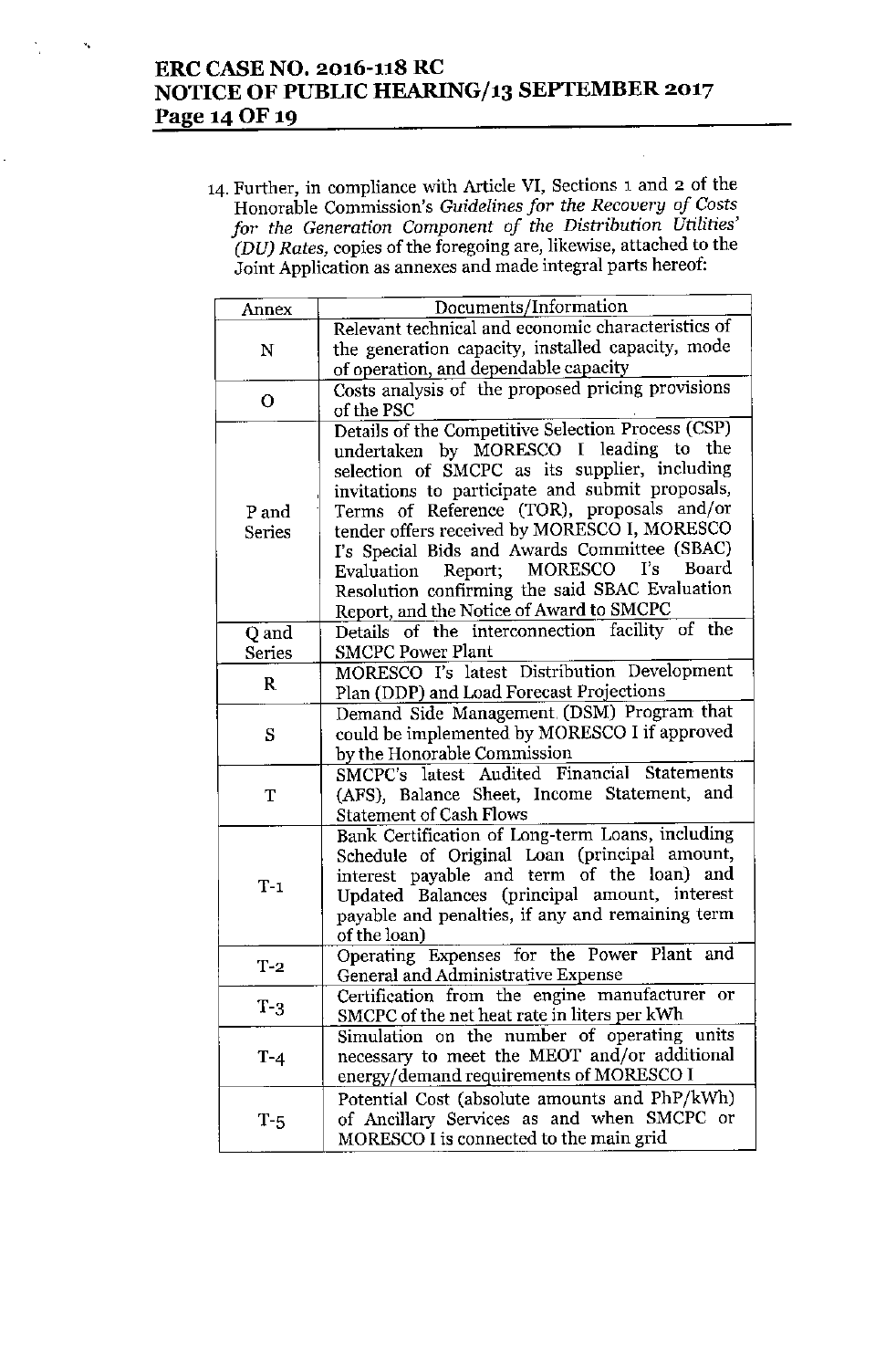## **ERC CASE NO. 2016-118 RC NOTICE OF PUBLIC HEARING/13 SEPTEMBER 2017 Page 1S0F 19**

**15.Furthermore, the Joint Application is consistent and in** accordance with the first (1st) and fifth (5th) "Whereas clauses" of the DOE Circular No. 2003-12-11 which are quoted **hereunder:**

> "WHEREAS, Section 2 of Republic Act No. **9136, also known as the Electric Power Industry Reform Act of 2001 or EPlRA, declared as a policy of the State, among others, [to ensure the quality,** reliability, security and affordability of the supply of **electric power;"** *(first "whereas clause", Department of Energy Circular No. 2003-12-11.Underscoring supplied.)*

> "WHEREAS, pursuant to Section 23 of EPIRA, **all distribution utilities. as defined in the)aw, SHALL** HAVE THE OBLIGATION TO ELECTRICITY IN THE LEAST COST MANNER TO ITS CAPTIVE MARKET subject to the collection of retail rate duly approved by the Energy Regulatory **Commission;"** *(fifth "whereas clause", ibid. Underscoring supplied.)*

**16. The Joint Application is, likewise, consistent with Section 1 of the same Department Circular which declares as State policy,** that:

> **"All distribution utilities must henceforth take cognizance and assume full responsibility to forecast, assure and contract for the supply of electric power in the respective franchise areas to meet their obligations as a distribution utility." (Underscoring** supplied.)

- **17. By way of emphasis, Resolution No. 21, Series of 2005 of the** Honorable Commission dated 19 October 2005 had directed all **Distribution Utilities (DUs) "to enter into future bilateral power supply contract with power producers to be subjected to a review by the Commission."** *(Underscoring supplied.)*
- 18. The PSC with SMCPC was made to ensure the continuous supply of power to MORESCO I and due to the former's competitive **pricing structure and other favorable terms of its contract,** which will redound to the benefit of the latter and its end**consumers in terms of reliable and affordable power supply;**

**Allegations in Support of the Confidential Treatment of Annexes "H", and "I", "I-I", and "1-2"**

**19. Rule 4 of the Honorable Commission's Rules of Practice and** Procedure provides that MORESCO I and SMCPC may request **that information may not be disclosed;**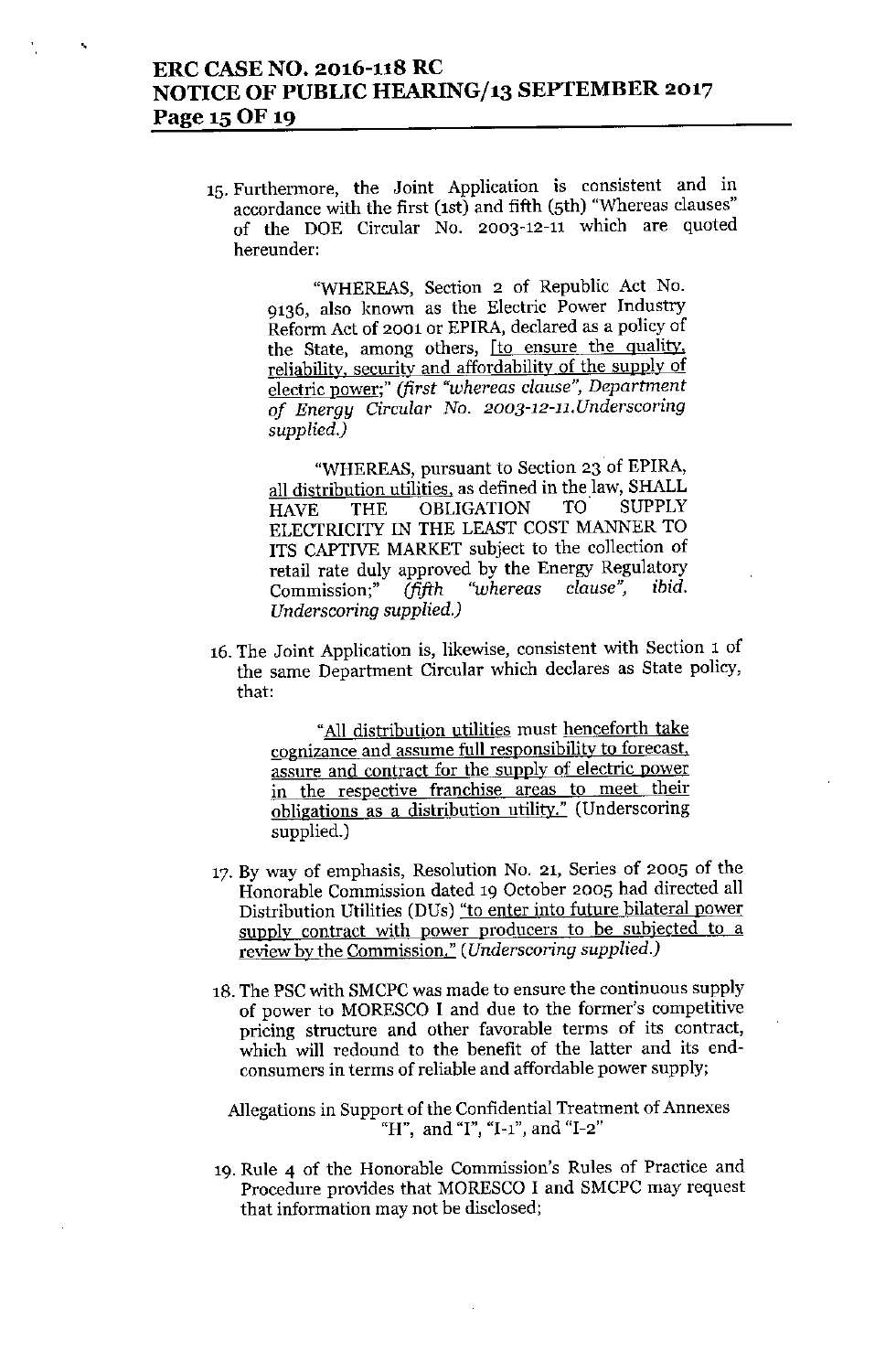### ERC CASE NO. 2016-118 RC NOTICE OF PUBLIC HEARING/13 SEPTEMBER 2017 Page 16 OF 19

..

2o.SMCPC prays for the confidential treatment of the information contained in the following annexes, and not disclosed except to the officers and staff of the Honorable Commission and its staff:

| Annex          | Documents and/or Information                                                                    |
|----------------|-------------------------------------------------------------------------------------------------|
| H              | Details of the Power Rate Calculations<br>and Financial Model (Confidential)                    |
| I, I-1 and I-2 | Contracts for the Supply, Construction<br>and Supervision for the Power Plant<br>(Confidential) |

21, Annex "H" contains the details of SMCPC's power rate calculations and financial model as well as the manner by which these were derived. These information are proprietary in nature and should be protected as trade secrets as contemplated by law and jurisprudence. In the case of Air Philippines Corporation VS. Pennswell, Inc.2, the Supreme Court defined a trade secret, as follows:

> "A trade secret may consist of any formula, pattern, device, or compilation of information that: ( $i$ ) is used in one's business; and  $(2)$  gives the employer an opportunity to obtain an advantage over competitors who do not possess the information. Generally, a trade secret is a process or device intended for continuous use in the operation of the business, for example, a machine or formula, but can be a price list or catalogue or specialized customer list. It is indubitable that trade secrets constitute proprietary rights. The inventor, discoverer, or possessor of a trade secret or similar innovation has rights therein which may be treated as property, and ordinarily an injunction will be granted to prevent the disclosure of the trade secret by one who obtained the information "in confidence" or through a "confidential relationship". American jurisprudence has utilized the following factors to determine if an information is a trade secret, to wit:

- $(1)$  the extent to which the information is known outside of the employer's business;
- (2) the extent to which the information is known by employees and others involved in the business;
- (3) the extent of measures taken hy the employer to guard the secrecy of the information;
- (4) the value of the information to the employer and to competitors;

•

<sup>2</sup> G.R No. 172835, December 13, 2007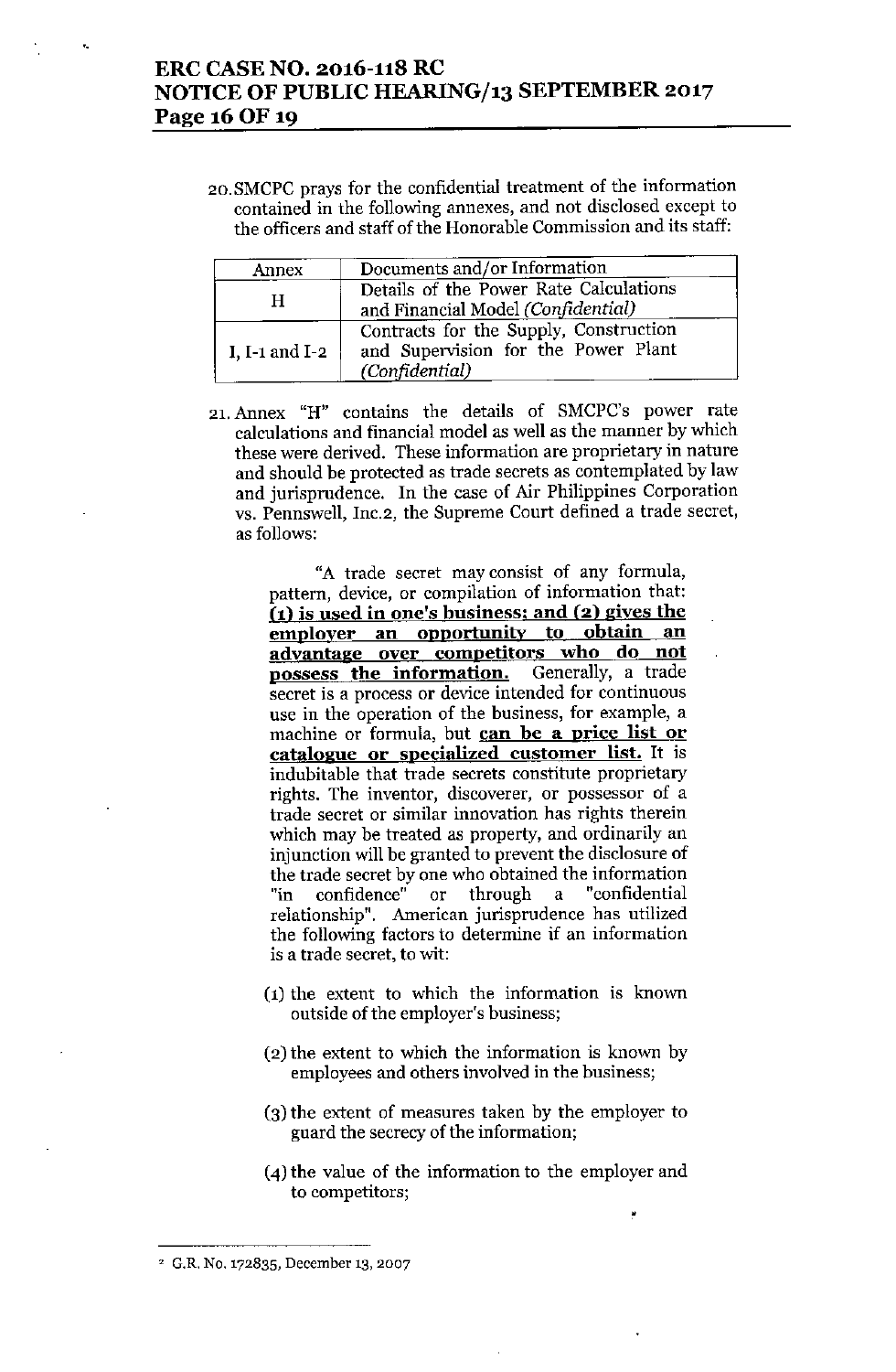- (5) the amount of effort or money expended by the company in developing the information; and
- (6) the extent to which the information could be easily or readily obtained through an independent *source,"(citations omitted, emphasis supplied]*
- 22. The interest of the consuming public is sufficiently protected by the review and evaluation of the rates under the PSC by the Honorable Commission, without the need to disclose the contents of Annex "H". The reasonableness and transparency of the prices of electricity is to be assured by the Honorable Commission through its own review and verification of SMCPC's operating costs and expenses;
- 23. More importantly, SMCPC's competitors, should they obtain the information in Annex "H", will gain undue advantage thereon and have the opportunity to use the same in their operations. The negotiating power of SMCPC with parties it plans to contract with or who **it** is currently doing business with, will clearly be thwarted if it is compelled to disclose such information;
- 24. Further, Annexes "1", "1-1", and "1-2" pertain to the Supply, Construction, and Supervision Contracts, respectively, for the Power Plant. These contracts have counter-parties who are not parties to the Joint Application. They contain highly technical designs, drawings and other information which are the intellectual property and trade secrets of the counter-parties, and therefore should not be disclosed to the public. MORESCO I and SMCPC, likewise, pray for the confidential treatment of Annexes "1", "I-I", and "1-2", under the same premises above; and
- 25. Accordingly, MORESCO I and SMCPC submit one (1) copy each of Annexes "H", "1", "I-I", and "1-2", in a sealed envelope, with the said envelope and each page of the documents and/or information stamped with the word "Confidential".

#### Prayer

WHEREFORE, the foregoing premises considered, the Joint Applicants Misamis Oriental I Rural Electric Service Cooperative, Incorporated (MORESCO I) and San Miguel Consolidated Power Corporation (SMCPC) most respectfully pray that after due notice and hearing, the Honorable Commission:

1. ISSUE an Order treating Annexes "H", "I", "I-I", and "1-2", and all the information contained therein as confidential, directing their non-disclosure to persons other than the officers and staff of the Honorable Commission, continuously protecting the said information from public disclosure by maintaining the same separate and apart from the records of the case, and ensuring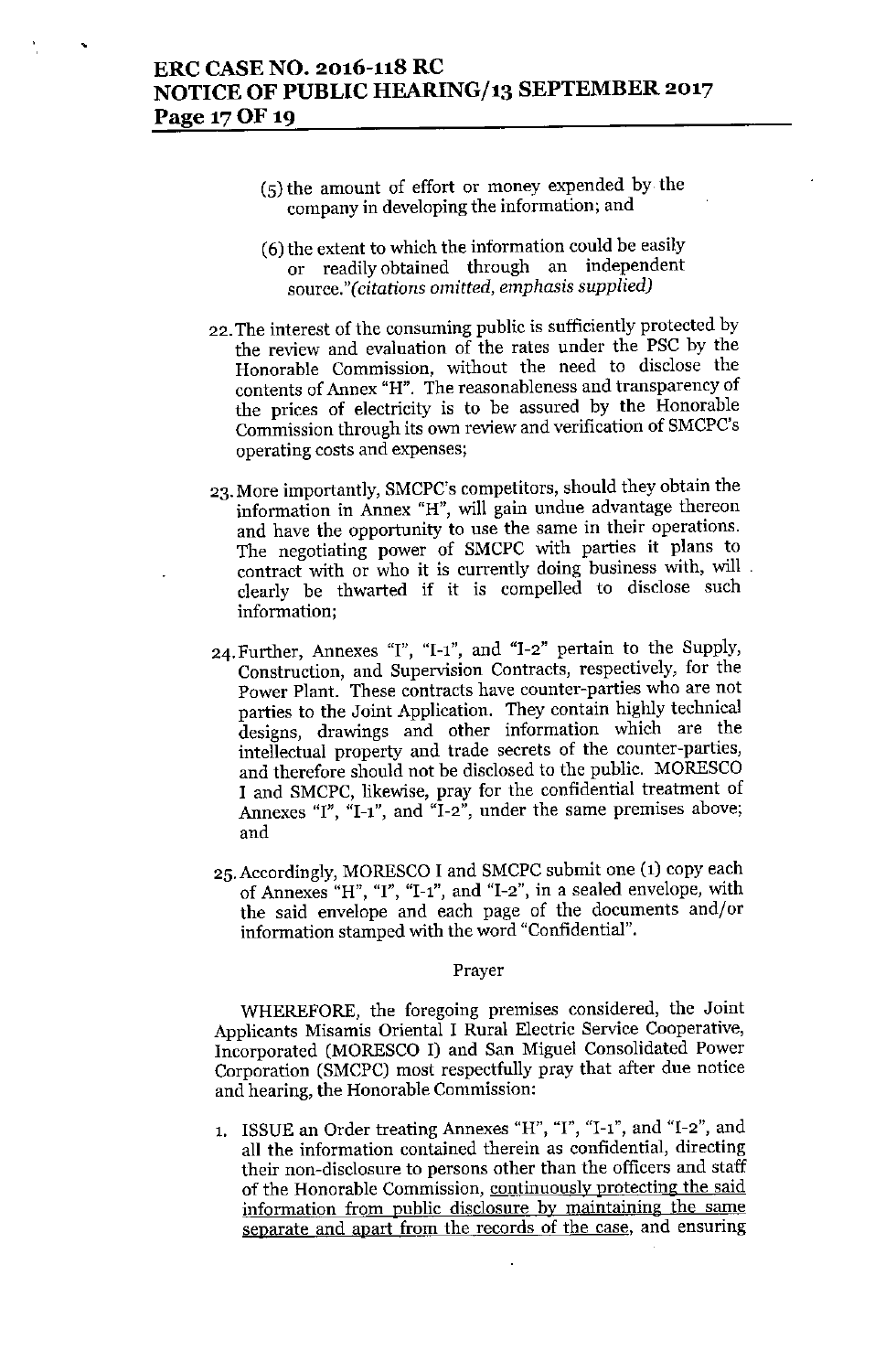•

**that these are not divulged to unauthorized persons, pursuant to Rule 4 of its Rules of Practice and Procedure; and**

2. ISSUE a Decision approving the Joint Application and the PSC between MORESCO I and SMCPC, and authorizing MORESCO I **to charge and collect the fees therein from its memberconsumers.**

**Other reliefs just and equitable under the premises are, likewise,** prayed for.

The Commission has set the *Application* for determination of compliance with the jurisdictional requirements, expository presentation, Pre-trial Conference, and presentation of evidence on **26 October 2017 (Thursday) at ten o'clock in the morning (10:00 A.M.) at MORESCO I's Principal Office at Lagnindingan, Misamis Oriental.**

All persons who have an interest in the subject matter of the instant case may become a party by filing with the Commission a verified Petition to Intervene at least five (5) days prior to the initial hearing and subject to the requirements under Rule 9 of the 2006 Rules of Practice and Procedure, indicating therein the docket number and title of the case and stating the following:

- i. The petitioner's name and address;
- i. The nature of petitioner's interest in the subject matter of the proceeding and the way and manner in which such interest is affected by the issues involved in the proceeding; and
- iii. A statement of the relief desired.

All other persons who may want their views known to the Commission with respect to the subject matter of the case may file their Opposition or Comment thereon at any stage of the proceeding before Applicants rest their case, subject to the requirements under Rule 9 of the 2006 Rules of Practice and Procedure. No particular form of Opposition or Comment is required, but the document, letter, or writing should contain the following: